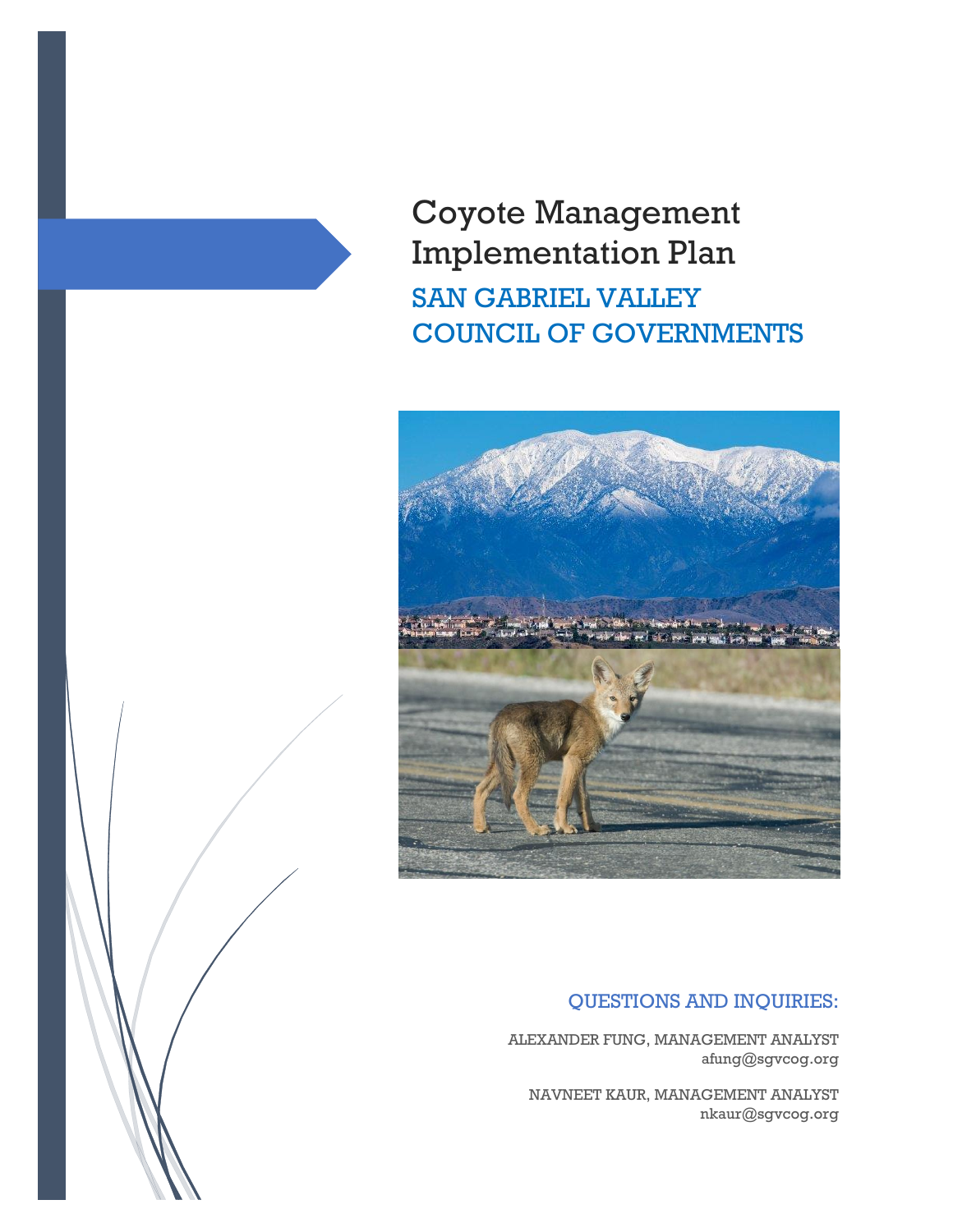# **San Gabriel Valley Council of Governments Coyote Management Implementation Plan**

#### **OVERVIEW**

Under this implementation plan, the San Gabriel Valley Council of Governments (SGVCOG) would serve as the umbrella organization that is responsible for providing public outreach and education, promoting effective human-coyote conflict mitigation strategies, and supporting a robust wildlife reporting and response mechanism on behalf of participating cities. In this capacity, the SGVCOG would serve as a regional voice that communicates and partners with relevant stakeholders, such as the California Department of Fish and Wildlife (CDFW) and the Los Angeles County Agricultural Commissioner/Weights and Measures. For the purposes of this implementation plan, SGVCOG's services will focus primarily on coyote management efforts in areas with reported high levels of human-coyote conflicts.

This implementation plan includes three (3) types of regional coyote management services that the SGVCOG would provide for participating cities:

- 1. Public Outreach and Education
- 2. Non-Urgent Conflict Response
- 3. Regional Representation and Engagement

## **PUBLIC OUTREACH AND EDUCATION SERVICES**

The public outreach and education services outlined in this section will serve to assist participating cities in providing technical guidance and support to residents regarding human-coyote conflicts, with reported human-coyote conflicts having priority, around the San Gabriel Valley region. The SGVCOG would disseminate information and resources to participating cities' residents, businesses, local community organizations, and schools through various channels, including the development and distribution of digital and electronic files.

The SGVCOG would provide the following public outreach and education services for participating cities under this implementation plan:

#### *Town Hall and Community Meetings*

The SGVCOG would partner with participating cities and external stakeholders, such as CDFW, the County of Los Angeles, elected officials, and/or the communities' respective Humane Society organizations, to host town halls and community meetings. These events provide valuable opportunity for interested residents and stakeholders to learn about regional and community coyote management efforts. These community events serve as public forums for residents to express their concerns and engage with city staff and elected officials. These forums also serve as a space for the public to increase their knowledge, awareness, and understanding of coyote behavior and how to safely co-exist with coyotes. Based on the need and availability, these town hall and community meetings would be held around once a month in different areas of the San Gabriel Valley, especially in communities with high coyote sightings. Depending on the number of participating cities in the implementation plan, SGVCOG will determine the appropriate frequency of these meetings.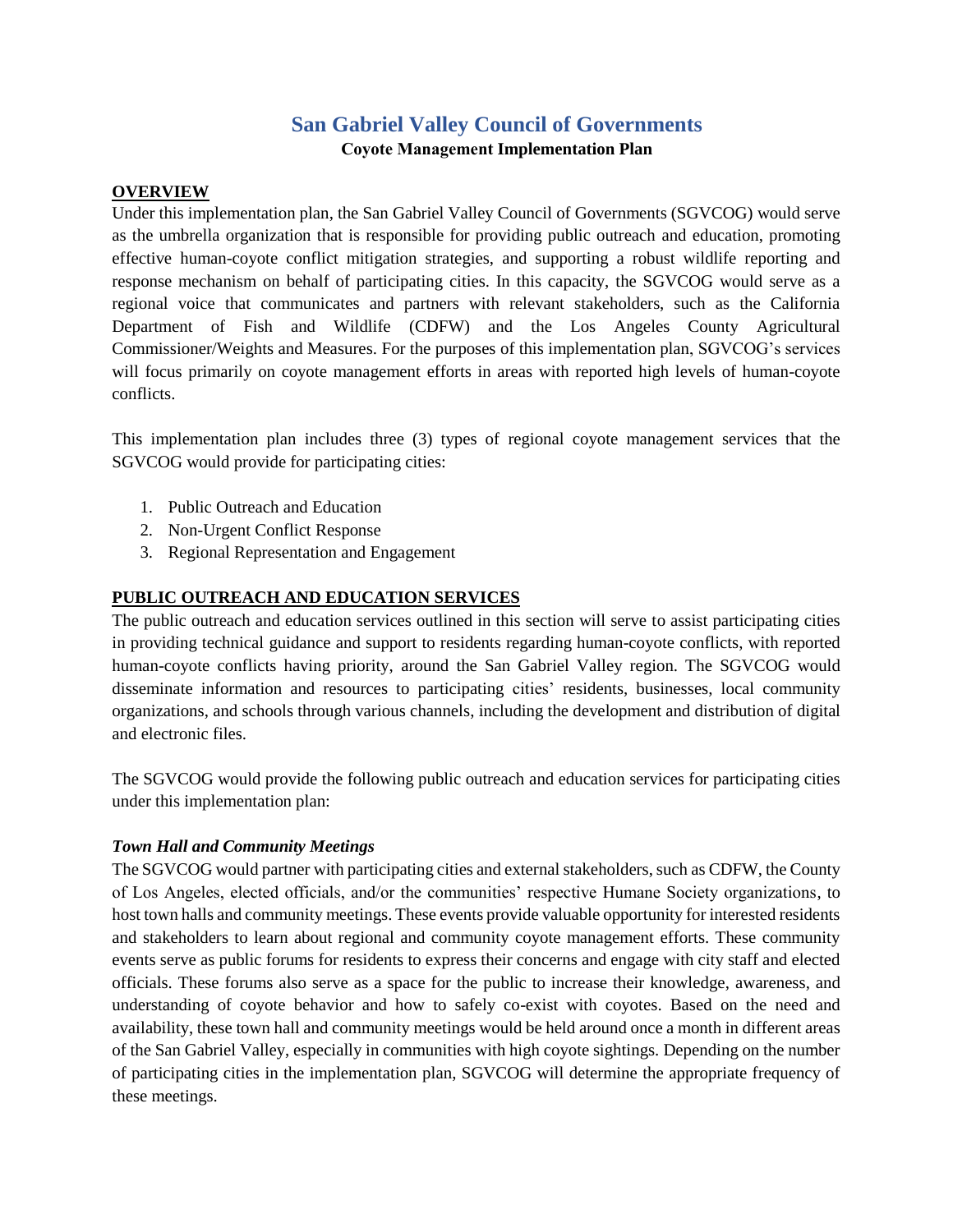#### *Coyote Management Workshops and Conflicts Training*

The SGVCOG would partner with experts from the CDFW, local Humane Society and/or Animal Services organizations, the County of Los Angeles, and/or other relevant external stakeholders to empower residents with methods to safely co-exist with wildlife. Through these partnerships, coyote management workshops would be hosted for local community groups, homeowner associations, chambers of commerce, schools, and other organizations located in the participating cities' boundaries. Specific to human-coyote conflicts, the workshops would include basic training on species-specific ecology and behavior, how to reduce/eliminate potential human-coyote conflicts, and appropriate conflict and management techniques (e.g. hazing). Topics may include:

- Basic coyote information;
- Normal/healthy vs. abnormal/unhealthy coyote behavior;
- Seasonal behavior changes;
- Appropriate responses when encountering wildlife, especially coyotes;
- Human health, public, and pet safety tips and concerns;
- Coyote attractants;
- Methods to reduce/eliminate access to attractants (e.g. exclusion, deterrence); or,
- Effective coyote hazing methods.

Based on the request of participating cities, the SGVCOG may also provide trainings to staff, residents, and local groups in participating communities to learn how to conduct yard and/or neighborhood audits to identify and reduce or eliminate coyote attractants within the area. After an audit, trained individuals may provide recommendations and resources to assist the resident or local group to eliminate the attractants or access to an attractant. A report summary would be provided outlining any recommended actions.

Trainings and workshops would be developed based on the data collected and analyzed from reported coyote activity in specific communities. These trainings and/or workshops may also be offered upon request and/or in response to specific coyote incidents. Depending on the number of participating cities in the implementation plan, SGVCOG will determine the appropriate frequency of these workshops and trainings.

#### *Youth Outreach and Education Programs*

The SGVCOG would develop a youth outreach and education program to distribute age-appropriate coyote education and safety information to local schools, youth groups, youth organizations, and family/youth events in participating cities. The outreach and education program would include distribution of coyote education kits and meetings with school officials to identify and discuss necessary human-coyote safety measures.

## *Mailers and Social Media Outreach*

The SGVCOG would mail educational flyers to residents in communities with high reported incidence of human-coyote incidents. The San Gabriel Valley is home to a large and diverse population of two million residents across more than 30 communities in the region. To accommodate the diverse demographics of the San Gabriel Valley, educational mailers would be offered in the languages of English, traditional Chinese, and Spanish, with the flexibility of adding additional languages. Translation services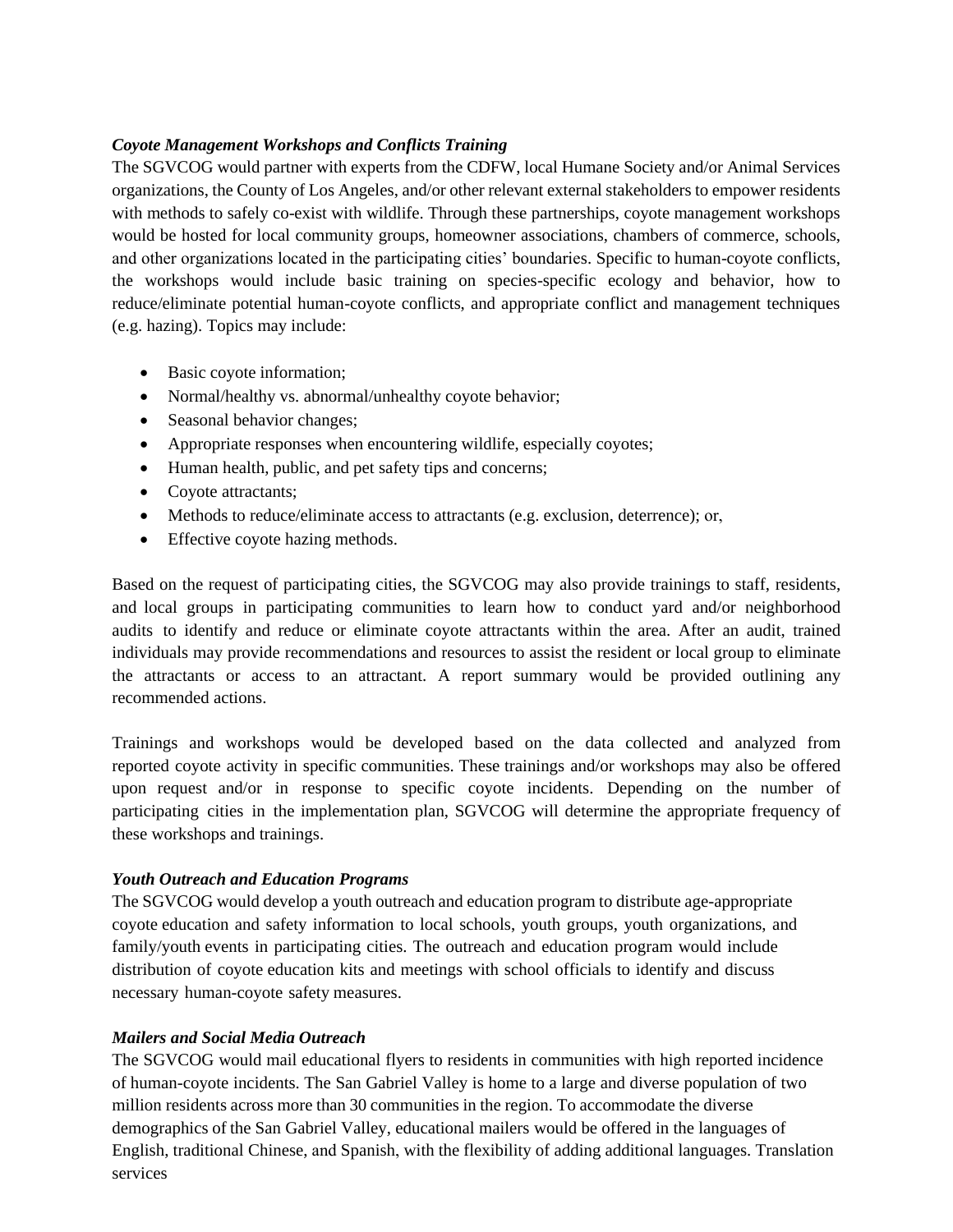may be completed in-house or outsourced to a translation service provider. Additionally, SGVCOG would disseminate coyote information through its existing social media platforms, including hosted Twitter chats on important coyote management topics with participating cities and other agencies.

## *Website and Coyote Incident Reporting System*

The SGVCOG would develop and maintain a website/webpage that includes coyote education, related resources, and a Coyote Incident Reporting System for the residents of participating cities. City staff from participating municipalities would direct their residents to this website to learn more about coyote management resources, how to report coyote sightings and incidents, and to obtain a digital copy of the regional coyote management plan. The Coyote Incident Reporting System would be maintained inhouse and reported incidents would be accessed by the public via the reporting map. Similar to mailers, the website would be offered in the languages of English, traditional Chinese, and Spanish.

#### *Coyote Reporting Hotline*

A regional coyote reporting hotline would be established for the residents of participating cities to report coyote incidents and/or encounters in their communities. Residents would be encouraged to include their names, addresses, phone numbers, approximate time/location and description of the coyote incidents and encounters. All reported coyote encounters and sightings would be logged by the SGVCOG and shared with the participating cities and external stakeholders, including CDFW, the County of Los Angeles, local Humane Society/Animal Service organizations, and residents. Additionally, SGVCOG may mail coyote educational materials to the residents that utilize the hotline. Residents who are believed to be in imminent danger, in distress, and/or have been bitten by the coyote would be directed to the 9-1-1 emergency line.

#### **NON-URGENT COYOTE RESPONSE SERVICES**

Based on a five-tier coyote response system, the SGVCOG would be responsible for providing responses to residents that report coyote incidents and encounters. All tiers 1 and 2 reports would be responding with follow-up e-mails or phone calls that direct and provide residents with applicable resources. SGVCOG would be working with residents that report tiers 3 and 4 coyote behaviors to connect with their local Animal Services, CDFW Regional Office, and/or other preferred resources to resolve the immediate issues. For residents that report tier 5 coyote behaviors, SGVCOG would connect them to the 9-1-1 emergency line. The SGVCOG would then provide follow-up responses. All responses would include messages that encourage residents and households to attend the upcoming coyote town halls, trainings, and community meetings.

|                                        |  |  |  |  |  |  |  | _________ |                                                                                                 |  |
|----------------------------------------|--|--|--|--|--|--|--|-----------|-------------------------------------------------------------------------------------------------|--|
| the accordance to the following table: |  |  |  |  |  |  |  |           |                                                                                                 |  |
|                                        |  |  |  |  |  |  |  |           | Based on the type of reported coyote behavior, staff would provide the appropriate responses in |  |

| <b>COYOTE BEHAVIOR</b>                        | <b>RESPONSE LEVEL</b> | <b>RESPONSES</b>                                                                                                                                                                      |
|-----------------------------------------------|-----------------------|---------------------------------------------------------------------------------------------------------------------------------------------------------------------------------------|
| Coyote heard or seen moving in<br>public area |                       | Report will be reviewed, and if appropriate, a<br>response will be provided by e-mail or phone.<br>SGVCOG would direct residents to available<br>resources on normal coyote behavior. |
| Coyote seen resting in public area            |                       | Report will be reviewed, and if appropriate, a<br>response will be provided by e-mail or phone.<br>SGVCOG would direct residents to available<br>resources on normal coyote behavior. |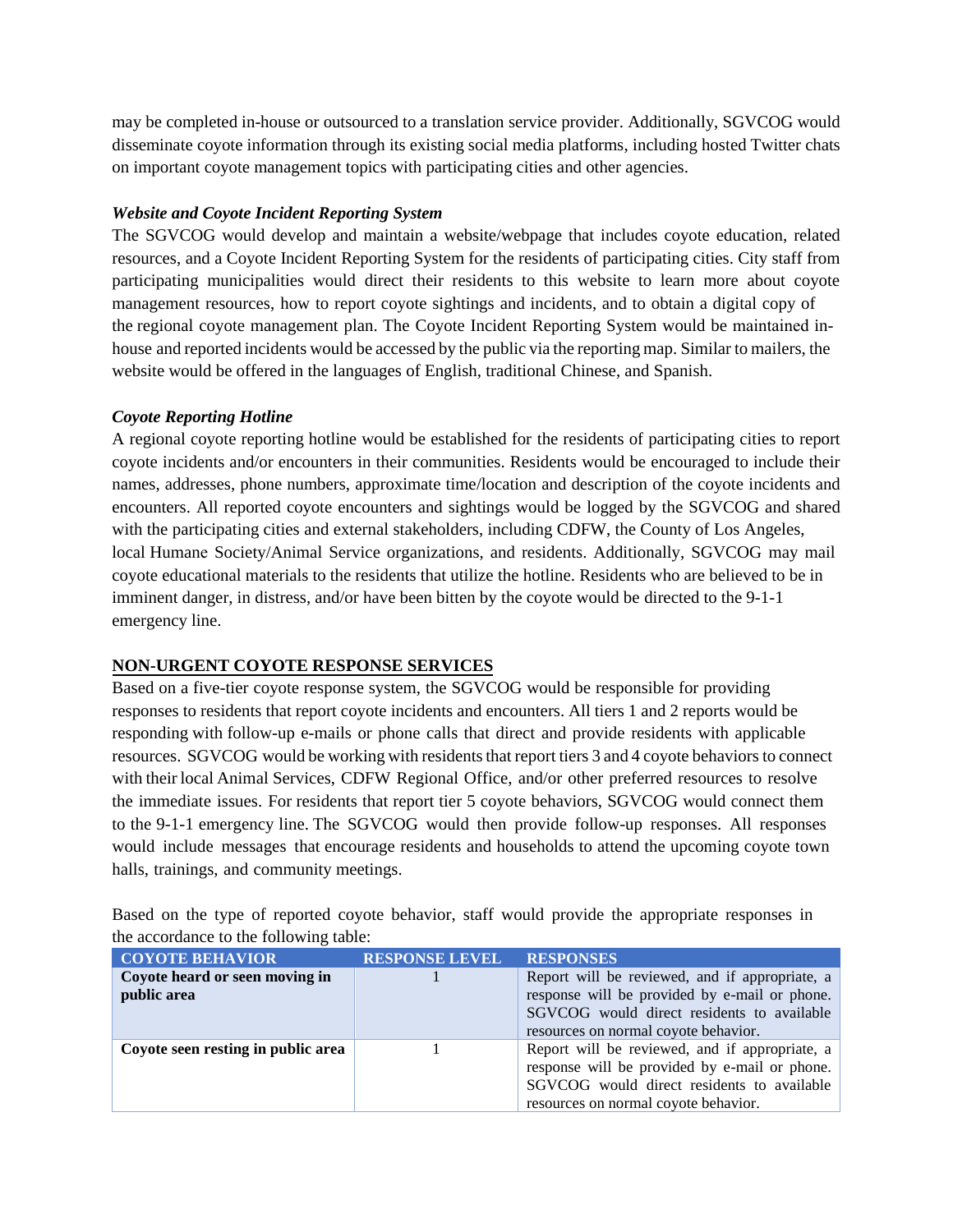| Coyote seen resting in public area<br>with humans present                       | $\overline{2}$ | SGVCOG provides resources for the resident to<br>be educated on hazing techniques and what-to-do<br>tips. Additionally, SGVCOG would encourage<br>the respective municipality to work with the local<br>community to eliminate coyote attractants.                                                                                                                                                                                                                                                                                                 |
|---------------------------------------------------------------------------------|----------------|----------------------------------------------------------------------------------------------------------------------------------------------------------------------------------------------------------------------------------------------------------------------------------------------------------------------------------------------------------------------------------------------------------------------------------------------------------------------------------------------------------------------------------------------------|
| Coyote entering a yard to a home<br>with or without pets present                | $\overline{2}$ | SGVCOG<br>provides<br>information<br>the<br>for<br>household to be educated on coyote attractants,<br>implementation,<br>human-coyote<br>yard<br>audit<br>conflict mitigation, hazing techniques, and/or pet<br>safety information (if applicable).                                                                                                                                                                                                                                                                                                |
| Coyote entering a yard and<br>injuring or killing attended or<br>unattended pet | 3              | SGVCOG gathers information on specific animal<br>involved, report on circumstances, and provide<br>information for the household to be educated on<br>coyote attractants, yard and neighborhood audits,<br>and pet safety information.                                                                                                                                                                                                                                                                                                             |
| Coyote biting or injuring an<br>unattended pet/pet on a leash                   | 3              | SGVCOG gathers information on specific animal<br>involved, report on circumstances, and provide<br>information for the household to be educated on<br>coyote attractants, yard and neighborhood audits,<br>and pet safety information.                                                                                                                                                                                                                                                                                                             |
| <b>Coyote following or approaching</b><br>a person and pet (stalking)           | 3              | SGVCOG provides information for the resident<br>to be educated on hazing techniques, what-to-do<br>tips, yard/neighborhood audits, and pet safely<br>information. Additionally, SGVCOG will work<br>with the respective municipality to eliminate<br>coyote attractants in the area.                                                                                                                                                                                                                                                               |
| <b>Coyote following or approaching</b><br>a person without a pet (stalking)     | $\overline{4}$ | SGVCOG provides information for the resident<br>to be educated on hazing techniques, what-to-do<br>tips, yard/neighborhood audits, and pet safely<br>information. Additionally, SGVCOG will work<br>with the respective municipality to eliminate<br>coyote attractants in the area.                                                                                                                                                                                                                                                               |
| Coyote biting or injuring a<br>human                                            | 5              | SGVCOG informs the California Department of<br>Fish and Wildlife. Residents will receive<br>educational materials on coyote attractants, yard<br>or neighborhood audits, hazing, and pet safety.<br>Additionally, SGVCOG would work with the<br>respective city and its neighboring cities to send<br>out mailers, partner with external stakeholders to<br>host trainings and workshops, conduct a<br>community meeting/town hall, and encourage the<br>cities in the subregion to work with community<br>groups to eliminate coyote attractants. |

## **REGIONAL REPRESENTATION AND ENGAGEMENT SERVICES**

The SGVCOG would serve as a regional voice for participating cities to external stakeholders. This includes communicating with the following entities on regional coyote management efforts that are conducted in the San Gabriel Valley region and maintaining a close partnership with these entities:

- California Department of Fish and Wildlife;
- Los Angeles County Agricultural Commissioner / Weights and Measures;
- Pasadena Humane Society;
- San Gabriel Valley Humane Society;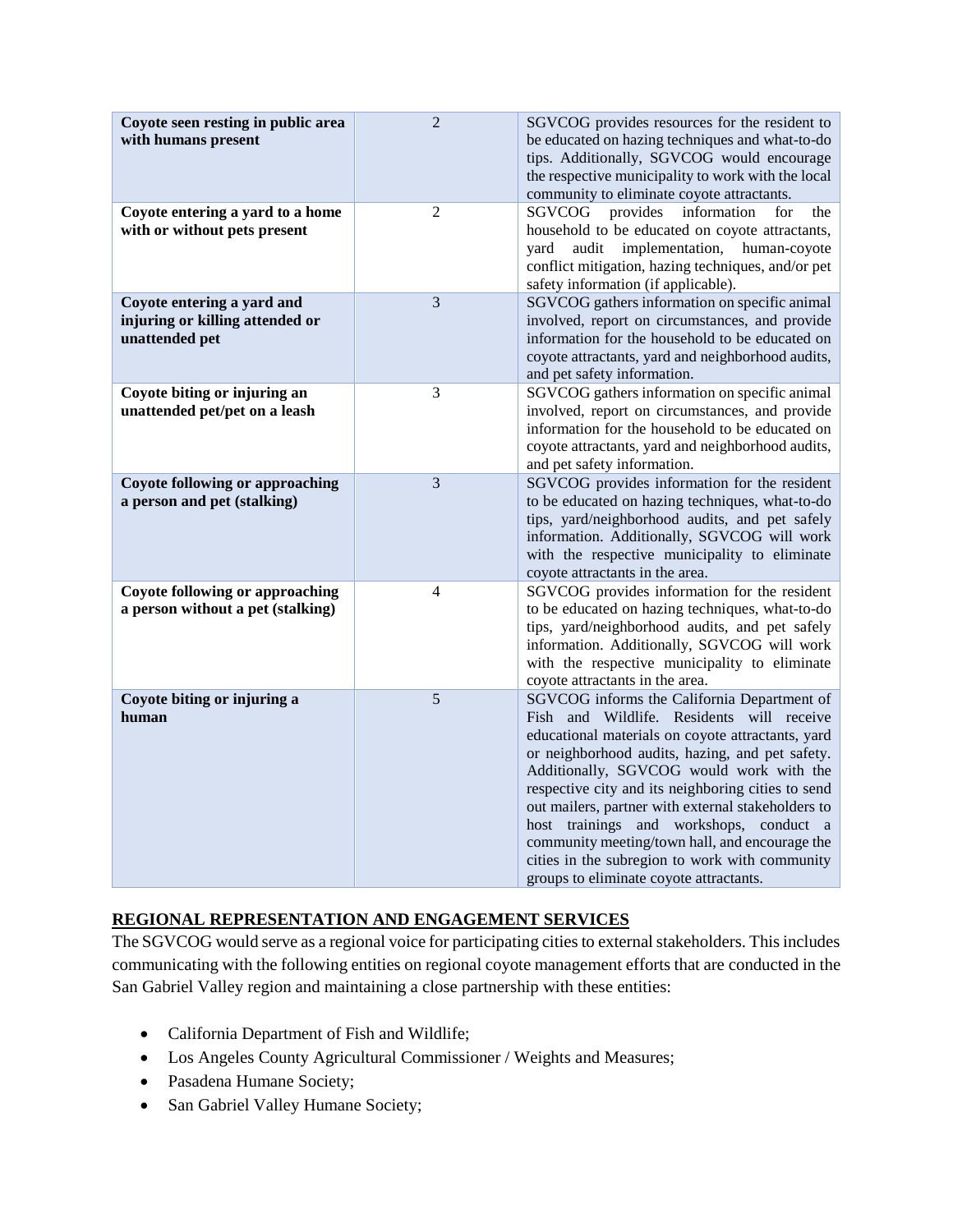- Inland Valley Humane Society;
- University of California Agriculture and Natural Resources;
- Local and state elected officials; and,
- Other relevant stakeholders.

#### **BUDGET AND STAFF**

Based on the services offered within this implementation plan, it is anticipated that SGVCOG would need to hire at least one additional full-time staff to carry out these services. The newly-hired full-time staff would report to the SGVCOG Senior Management Analyst. Aside from needing to hire additional staff, participating cities would need to anticipate other costs for the SGVCOG to deliver these services, including:

- Website development and maintenance;
- Coyote reporting hotline maintenance;
- Development, coordination, and maintenance of the Coyote Incident Reporting System;
- Creating flyers, brochures, mailers, and youth educational kits;
- Coordinating the distribution and dissemination of flyers, brochures, mailers, and youth educational kits;
- Translation services; and,
- Mileage reimbursements for staff.

Depending on the number of participating cities, city population size $(s)$ , and amount of reported activities or conflicts, the annual costs associated with these services would vary. The tables below and on the next page reflect the estimated amount of time spent and expenses incurred each year based on the number of participating cities.

| <b>CATEGORY</b>                                                             | <b>SUMMARY OF SERVICE</b>                                                                                                                                                                                                                                                                                                                                                                                                                                                                          | <b>STAFF TIME</b> |
|-----------------------------------------------------------------------------|----------------------------------------------------------------------------------------------------------------------------------------------------------------------------------------------------------------------------------------------------------------------------------------------------------------------------------------------------------------------------------------------------------------------------------------------------------------------------------------------------|-------------------|
| <b>Town Halls/</b><br><b>Community Meetings</b>                             | Town halls and community meetings serve as public forums for residents to<br>interact with city staff and elected officials to learn more about coyote<br>management efforts.                                                                                                                                                                                                                                                                                                                      | 15%               |
| <b>Coyote Management</b><br><b>Workshops / Conflict</b><br><b>Trainings</b> | Workshops would be held with experts from external stakeholders for local<br>community groups, homeowner associations, chambers of commerce,<br>schools, and other organizations that are located in the participating cities'<br>boundaries.<br>Trainings would be offered based on reported activity data and/or at the<br>requests of community groups. Trainings may include how to conduct yard<br>and neighborhood audits to help residents eliminate coyote attractants within<br>the area. | 15%               |

## **ESTIMATED STAFF TIME SPENT ON DELIVERING EACH SERVICE**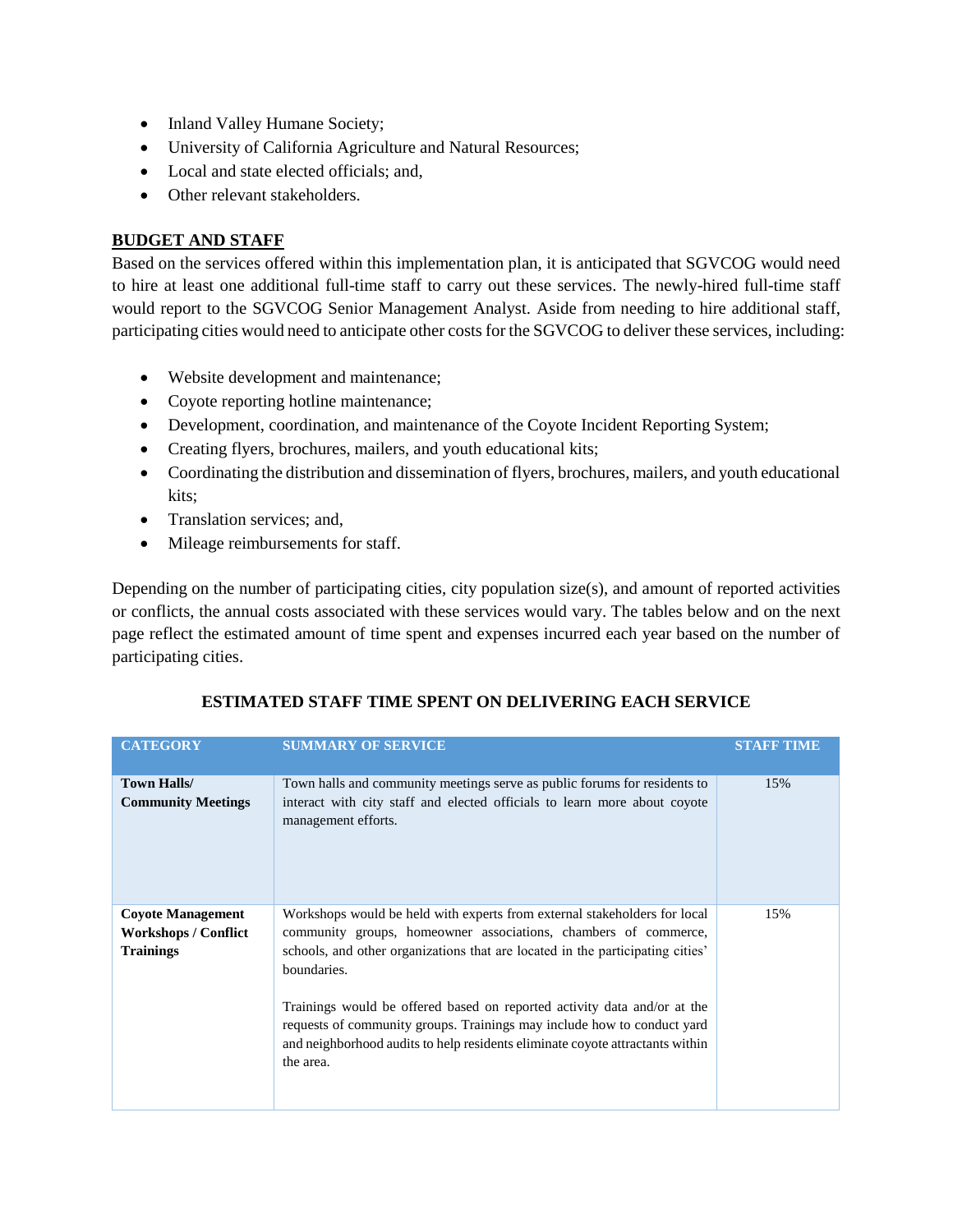| <b>Non-Urgent Coyote</b><br><b>Response</b>                           | The SGVCOG may provide direct responses to residents that report tiers 1<br>and 2 coyote behaviors, as appropriate. Additionally, the SGVCOG would<br>provide follow-up responses to residents that report tiers 3, 4, and 5 coyote<br>behaviors.                                                                                                                                             | 10% |
|-----------------------------------------------------------------------|-----------------------------------------------------------------------------------------------------------------------------------------------------------------------------------------------------------------------------------------------------------------------------------------------------------------------------------------------------------------------------------------------|-----|
| <b>Mailers and Social</b><br><b>Media Outreach</b>                    | Coyote educational flyers would be mailed to residents in communities with<br>high levels of reported coyote incidents, encounters, and/or conflicts.<br>Additionally, SGVCOG would publicize and disseminate relevant coyote<br>information through its existing social media platforms and work with cities<br>to spread information via their existing social media channels and websites. | 20% |
| <b>Regional</b><br><b>Representation and</b><br><b>Engagement</b>     | The SGVCOG would serve as a regional voice for participating cities to<br>external stakeholders, agencies, and the public, including communicating<br>with regional entities on coyote management efforts.                                                                                                                                                                                    | 15% |
| <b>Youth Outreach and</b><br><b>Education Program</b>                 | The SGVCOG would develop and/or distribute age-appropriate coyote<br>education and safety information to schools in participating cities.                                                                                                                                                                                                                                                     | 5%  |
| <b>Website / Coyote</b><br><b>Incident Reporting</b><br><b>System</b> | A website would be developed and maintained that includes coyote<br>education and reporting tools for the residents from participating cities. City<br>staff would direct their residents to visit this website to learn more about<br>coyote management resources, report coyote sightings, and obtain a digital<br>copy of the regional coyote management plan.                             | 15% |
| <b>Coyote Reporting</b><br><b>Hotline</b>                             | A regional coyote reporting hotline would be established for the residents of<br>participating cities to report coyote sightings in their communities. All<br>reported coyote encounters and sightings would be logged by SGVCOG staff<br>and shared with the participating cities.                                                                                                           | 5%  |

\*Staff time for each category may fluctuate from year 1 to year 2.